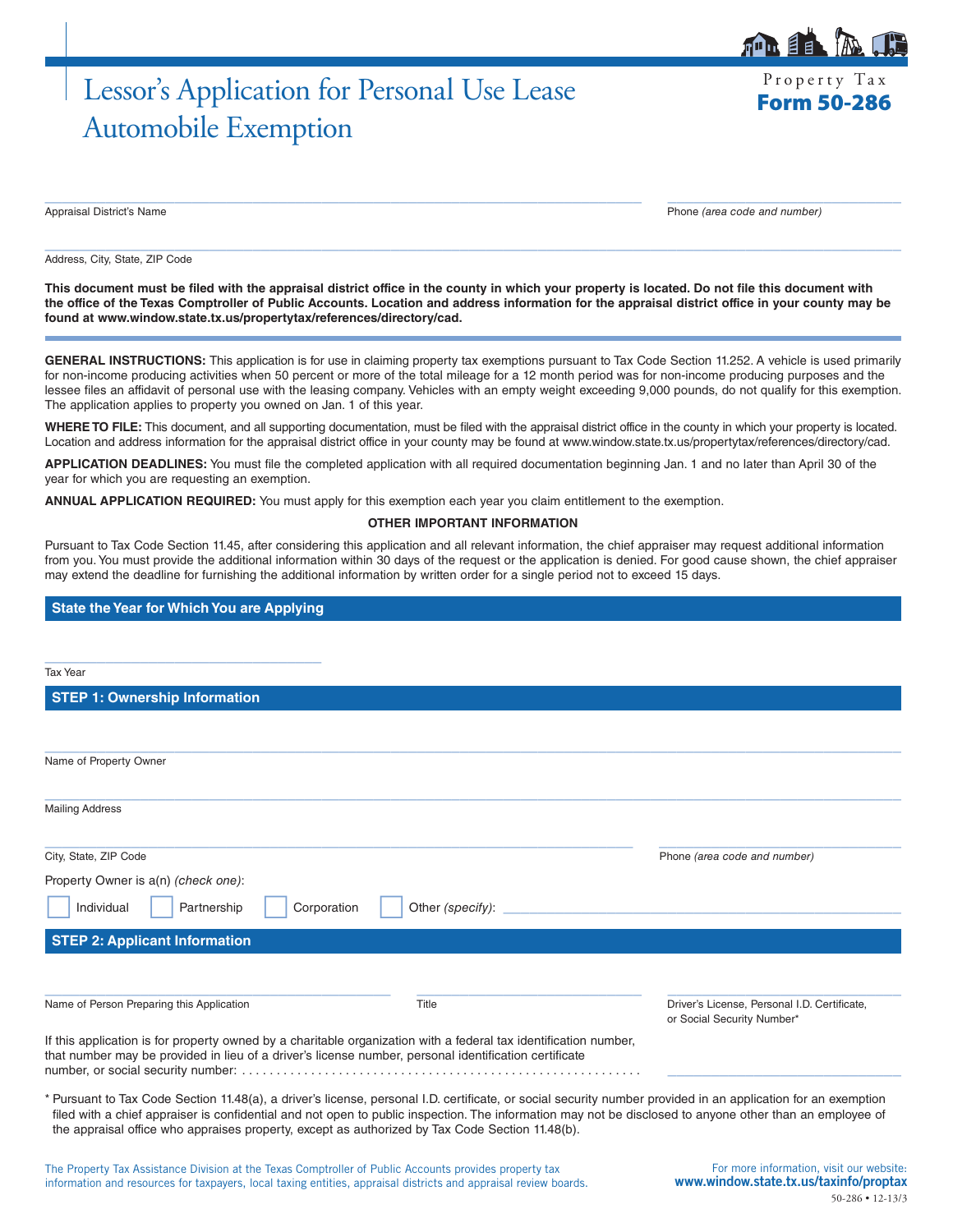

## **STEP 3: Lessee Information**

Provide a complete accounting of all Lessees' vehicle identification information. Continue on additional pages if neccessary.

| Name of Lessee                                                                                                    |                                                                                 |            | Phone (area code and number) |                   |    |  |  |
|-------------------------------------------------------------------------------------------------------------------|---------------------------------------------------------------------------------|------------|------------------------------|-------------------|----|--|--|
| <b>Mailing Address</b>                                                                                            | City, State, ZIP Code                                                           |            |                              | County            |    |  |  |
| Physical Location of Vehicle                                                                                      | City, State, ZIP Code                                                           |            |                              | County            |    |  |  |
| Vehicle Identification Number                                                                                     | Year                                                                            | Make       |                              | <b>Body Style</b> |    |  |  |
| Model                                                                                                             | Weight                                                                          | Lease Date |                              |                   |    |  |  |
| Has the lessee signed an affidavit designating the vehicle as not held for income production and not used for the |                                                                                 |            |                              | Yes               | No |  |  |
|                                                                                                                   |                                                                                 |            |                              | Yes               | No |  |  |
| Name of Lessee                                                                                                    |                                                                                 |            | Phone (area code and number) |                   |    |  |  |
| <b>Mailing Address</b>                                                                                            | City, State, ZIP Code                                                           |            |                              | County            |    |  |  |
| Physical Location of Vehicle                                                                                      | City, State, ZIP Code                                                           |            |                              | County            |    |  |  |
| Vehicle Identification Number                                                                                     | Year                                                                            | Make       |                              | <b>Body Style</b> |    |  |  |
| Model                                                                                                             | Weight                                                                          | Lease Date |                              |                   |    |  |  |
| Has the lessee signed an affidavit designating the vehicle as not held for income production and not used for the |                                                                                 |            |                              | Yes               | No |  |  |
|                                                                                                                   |                                                                                 |            |                              | Yes               | No |  |  |
| Name of Lessee                                                                                                    |                                                                                 |            | Phone (area code and number) |                   |    |  |  |
| <b>Mailing Address</b>                                                                                            | City, State, ZIP Code                                                           |            | County                       |                   |    |  |  |
| Physical Location of Vehicle                                                                                      | City, State, ZIP Code                                                           |            | County                       |                   |    |  |  |
| Vehicle Identification Number                                                                                     | Year                                                                            | Make       | <b>Body Style</b>            |                   |    |  |  |
| Model                                                                                                             | Weight                                                                          | Lease Date |                              |                   |    |  |  |
| Has the lessee signed an affidavit designating the vehicle as not held for income production and not used for the |                                                                                 |            |                              | Yes               | No |  |  |
|                                                                                                                   |                                                                                 |            |                              | Yes               | No |  |  |
|                                                                                                                   | For more information, visit our website: www.window.state.tx.us/taxinfo/proptax |            |                              |                   |    |  |  |